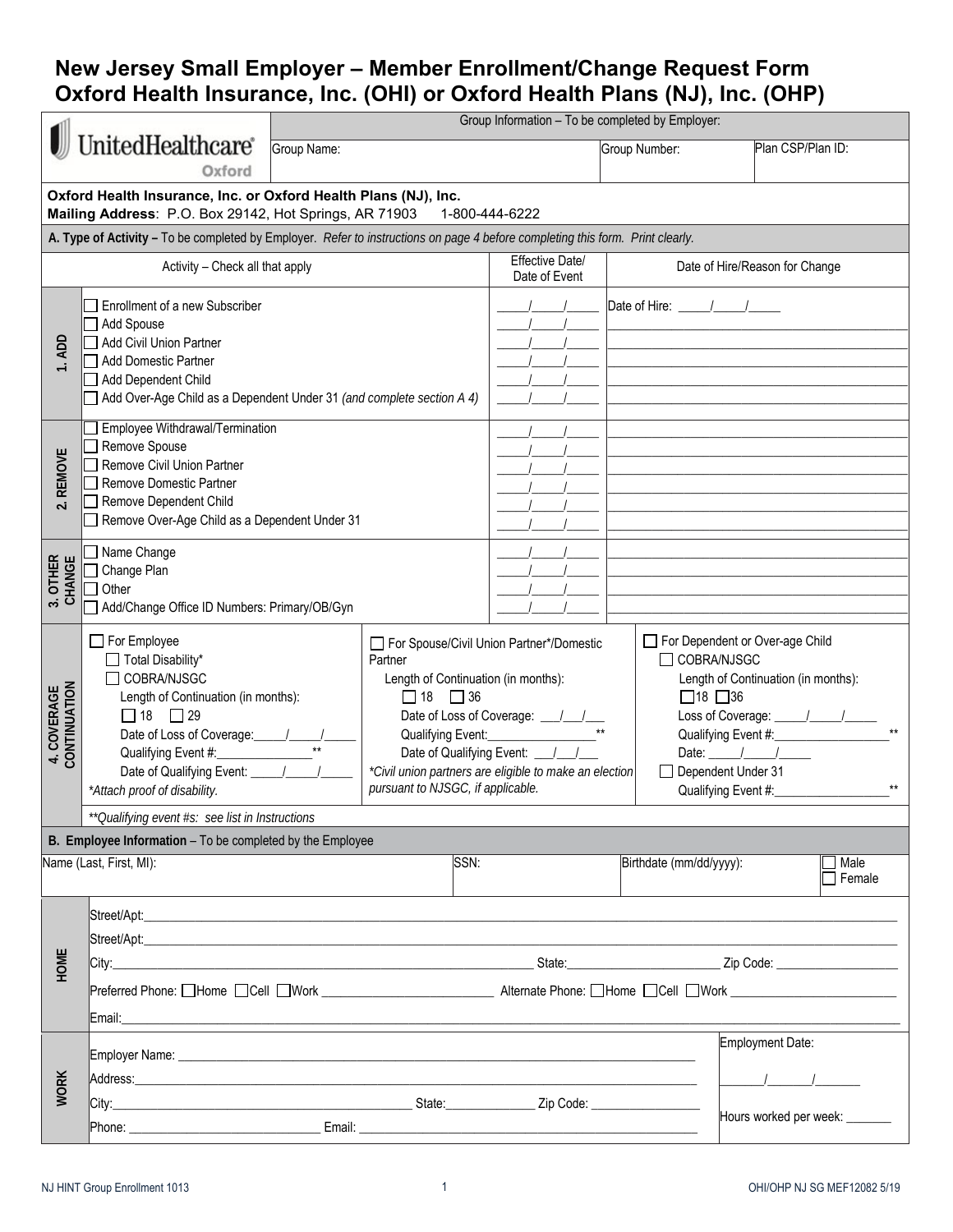| B. Employee Information - To be completed by the Employee (continued)                                              |                                                                                                                                                                                              |                                                                                                                                                                                                                                                                             |                                                                                                                                                                                                                                                                                                                     |                                                                                                                                                                                                                                                                                                                     |  |  |  |  |
|--------------------------------------------------------------------------------------------------------------------|----------------------------------------------------------------------------------------------------------------------------------------------------------------------------------------------|-----------------------------------------------------------------------------------------------------------------------------------------------------------------------------------------------------------------------------------------------------------------------------|---------------------------------------------------------------------------------------------------------------------------------------------------------------------------------------------------------------------------------------------------------------------------------------------------------------------|---------------------------------------------------------------------------------------------------------------------------------------------------------------------------------------------------------------------------------------------------------------------------------------------------------------------|--|--|--|--|
|                                                                                                                    |                                                                                                                                                                                              | $\Box$ Add $\Box$ Remove $\Box$ Continuation $\Box$ Other Change If a name change, indicate prior name:                                                                                                                                                                     |                                                                                                                                                                                                                                                                                                                     |                                                                                                                                                                                                                                                                                                                     |  |  |  |  |
| ACTIVITY                                                                                                           |                                                                                                                                                                                              |                                                                                                                                                                                                                                                                             | Provider #:                                                                                                                                                                                                                                                                                                         | Current Patient: PYes No                                                                                                                                                                                                                                                                                            |  |  |  |  |
|                                                                                                                    |                                                                                                                                                                                              |                                                                                                                                                                                                                                                                             | Provider#:                                                                                                                                                                                                                                                                                                          | Current Patient: Yes No                                                                                                                                                                                                                                                                                             |  |  |  |  |
|                                                                                                                    | Other Health Coverage? □ Yes □ No                                                                                                                                                            |                                                                                                                                                                                                                                                                             |                                                                                                                                                                                                                                                                                                                     |                                                                                                                                                                                                                                                                                                                     |  |  |  |  |
|                                                                                                                    |                                                                                                                                                                                              |                                                                                                                                                                                                                                                                             |                                                                                                                                                                                                                                                                                                                     |                                                                                                                                                                                                                                                                                                                     |  |  |  |  |
|                                                                                                                    |                                                                                                                                                                                              |                                                                                                                                                                                                                                                                             |                                                                                                                                                                                                                                                                                                                     |                                                                                                                                                                                                                                                                                                                     |  |  |  |  |
|                                                                                                                    | C. Plan Option - To be completed by the Employee                                                                                                                                             |                                                                                                                                                                                                                                                                             |                                                                                                                                                                                                                                                                                                                     |                                                                                                                                                                                                                                                                                                                     |  |  |  |  |
| OHI                                                                                                                | EPO Gated (Freedom Network)<br>EPO Non-gated (Freedom Network)<br>EPO Gated (Liberty Network)<br>EPO Non-gated (Liberty Network)<br>EPO Gated (Garden State)<br>EPO Non-gated (Garden State) |                                                                                                                                                                                                                                                                             | $\Box$ EPO HSA (Liberty Network)<br>$\Box$ EPO HSA (Garden State)<br>PPO HSA (Freedom Network)<br>PPO HSA (Liberty Network)                                                                                                                                                                                         | PPO Non-gated (Freedom Network)<br>$\perp$<br>PPO Non-gated (Liberty Network)<br>Other Plan___________________<br>$\mathsf{L}$                                                                                                                                                                                      |  |  |  |  |
| OHP                                                                                                                | Silver HMO (Liberty Network)                                                                                                                                                                 | $\Box$ Other Plan                                                                                                                                                                                                                                                           |                                                                                                                                                                                                                                                                                                                     |                                                                                                                                                                                                                                                                                                                     |  |  |  |  |
|                                                                                                                    |                                                                                                                                                                                              | D. Other Individuals Covered - To be completed by the Employee. Identify individuals other than yourself for whom you are<br>adding/changing/removing/continuing coverage. Attach additional pages if necessary, with your signature and dated. Attach proof of disability. |                                                                                                                                                                                                                                                                                                                     |                                                                                                                                                                                                                                                                                                                     |  |  |  |  |
|                                                                                                                    | 1. Spouse □Domestic Partner(DP)<br>Civil Union (CU) Partner                                                                                                                                  | 2. Child                                                                                                                                                                                                                                                                    | 3. Child                                                                                                                                                                                                                                                                                                            | 4. Child                                                                                                                                                                                                                                                                                                            |  |  |  |  |
| Add Remove Other<br>Continue Spouse<br>Continue Civil Union Partner (NJSGC)<br>Continue Domestic Partner (NJSGC)   |                                                                                                                                                                                              | □Add □Remove □ Other □ Continue                                                                                                                                                                                                                                             | △ Add △ Remove △ Other △ Continue                                                                                                                                                                                                                                                                                   | □Add ■Remove □ Other □ Continue                                                                                                                                                                                                                                                                                     |  |  |  |  |
| Name (last, first, MI)                                                                                             |                                                                                                                                                                                              | Name (last, first, MI)                                                                                                                                                                                                                                                      | Name (last, first, MI)                                                                                                                                                                                                                                                                                              | Name (last, first, MI)                                                                                                                                                                                                                                                                                              |  |  |  |  |
|                                                                                                                    |                                                                                                                                                                                              |                                                                                                                                                                                                                                                                             | <u> L:______________________________</u>                                                                                                                                                                                                                                                                            | <u>L:__________________________</u>                                                                                                                                                                                                                                                                                 |  |  |  |  |
|                                                                                                                    |                                                                                                                                                                                              |                                                                                                                                                                                                                                                                             |                                                                                                                                                                                                                                                                                                                     |                                                                                                                                                                                                                                                                                                                     |  |  |  |  |
|                                                                                                                    |                                                                                                                                                                                              |                                                                                                                                                                                                                                                                             |                                                                                                                                                                                                                                                                                                                     |                                                                                                                                                                                                                                                                                                                     |  |  |  |  |
| Birthdate (mm/dd/yyyy):                                                                                            |                                                                                                                                                                                              | Birthdate (mm/dd/yyyy):                                                                                                                                                                                                                                                     | Birthdate (mm/dd/yyyy):                                                                                                                                                                                                                                                                                             | Birthdate (mm/dd/yyyy):                                                                                                                                                                                                                                                                                             |  |  |  |  |
|                                                                                                                    |                                                                                                                                                                                              | $\sqrt{2}$                                                                                                                                                                                                                                                                  | $\frac{1}{2}$ $\frac{1}{2}$ $\frac{1}{2}$ $\frac{1}{2}$ $\frac{1}{2}$ $\frac{1}{2}$ $\frac{1}{2}$ $\frac{1}{2}$ $\frac{1}{2}$ $\frac{1}{2}$ $\frac{1}{2}$ $\frac{1}{2}$ $\frac{1}{2}$ $\frac{1}{2}$ $\frac{1}{2}$ $\frac{1}{2}$ $\frac{1}{2}$ $\frac{1}{2}$ $\frac{1}{2}$ $\frac{1}{2}$ $\frac{1}{2}$ $\frac{1}{2}$ | $\frac{1}{2}$ $\frac{1}{2}$ $\frac{1}{2}$ $\frac{1}{2}$ $\frac{1}{2}$ $\frac{1}{2}$ $\frac{1}{2}$ $\frac{1}{2}$ $\frac{1}{2}$ $\frac{1}{2}$ $\frac{1}{2}$ $\frac{1}{2}$ $\frac{1}{2}$ $\frac{1}{2}$ $\frac{1}{2}$ $\frac{1}{2}$ $\frac{1}{2}$ $\frac{1}{2}$ $\frac{1}{2}$ $\frac{1}{2}$ $\frac{1}{2}$ $\frac{1}{2}$ |  |  |  |  |
| $\Box$ Male $\Box$ Female / $\Box$ Disabled                                                                        |                                                                                                                                                                                              | $\Box$ Male $\Box$ Female / $\Box$ Disabled                                                                                                                                                                                                                                 | $\Box$ Male $\Box$ Female / $\Box$ Disabled                                                                                                                                                                                                                                                                         | $\Box$ Male $\Box$ Female / $\Box$ Disabled                                                                                                                                                                                                                                                                         |  |  |  |  |
| Social Security Number:                                                                                            |                                                                                                                                                                                              | Social Security Number:                                                                                                                                                                                                                                                     | Social Security Number:                                                                                                                                                                                                                                                                                             | Social Security Number:                                                                                                                                                                                                                                                                                             |  |  |  |  |
| Other Health Coverage: □ Yes □ No<br>If yes:                                                                       |                                                                                                                                                                                              | Other Health Coverage: □ Yes □ No Other Health Coverage: □ Yes □ No Other Health Coverage: □ Yes □ No<br>If yes:                                                                                                                                                            | If yes:                                                                                                                                                                                                                                                                                                             | If yes:                                                                                                                                                                                                                                                                                                             |  |  |  |  |
|                                                                                                                    |                                                                                                                                                                                              |                                                                                                                                                                                                                                                                             |                                                                                                                                                                                                                                                                                                                     | Payer Name: Name:                                                                                                                                                                                                                                                                                                   |  |  |  |  |
|                                                                                                                    |                                                                                                                                                                                              |                                                                                                                                                                                                                                                                             |                                                                                                                                                                                                                                                                                                                     | Policy#:_________________________                                                                                                                                                                                                                                                                                   |  |  |  |  |
| Medicare ID#: Medicare ID#:                                                                                        |                                                                                                                                                                                              | Medicare ID#: New York Products And All Products And All Products And All Products And All Products A                                                                                                                                                                       | Medicare ID#: Medicare ID#:                                                                                                                                                                                                                                                                                         |                                                                                                                                                                                                                                                                                                                     |  |  |  |  |
| Primary Care Provider:                                                                                             |                                                                                                                                                                                              | Primary Care Provider:                                                                                                                                                                                                                                                      | Primary Care Provider:                                                                                                                                                                                                                                                                                              | Primary Care Provider:<br>Name: Name:                                                                                                                                                                                                                                                                               |  |  |  |  |
|                                                                                                                    | Provider ID#: New York 1999                                                                                                                                                                  |                                                                                                                                                                                                                                                                             |                                                                                                                                                                                                                                                                                                                     | Provider ID#: New York Provider ID#:                                                                                                                                                                                                                                                                                |  |  |  |  |
| Current Patient? ■ Yes ■ No                                                                                        |                                                                                                                                                                                              | Current Patient? □ Yes □ No                                                                                                                                                                                                                                                 | Current Patient? □ Yes □ No                                                                                                                                                                                                                                                                                         | Current Patient? □ Yes □ No                                                                                                                                                                                                                                                                                         |  |  |  |  |
| OB/Gyn:                                                                                                            |                                                                                                                                                                                              | OB/Gyn:                                                                                                                                                                                                                                                                     | OB/Gyn:<br>Name: 2008                                                                                                                                                                                                                                                                                               | OB/Gyn:                                                                                                                                                                                                                                                                                                             |  |  |  |  |
|                                                                                                                    | Provider ID#: New York Provider ID#:<br>Provider ID#: New York 2014                                                                                                                          |                                                                                                                                                                                                                                                                             | Provider ID#: Network and the state of the state of the state of the state of the state of the state of the state of the state of the state of the state of the state of the state of the state of the state of the state of t                                                                                      |                                                                                                                                                                                                                                                                                                                     |  |  |  |  |
|                                                                                                                    | Current Patient? Ves □ No<br>Current Patient? Ves □ No                                                                                                                                       |                                                                                                                                                                                                                                                                             | Current Patient? Ves □ No                                                                                                                                                                                                                                                                                           | Current Patient? Ves □ No                                                                                                                                                                                                                                                                                           |  |  |  |  |
| please explain:<br>Employed? ■ Yes ■ No<br>If Yes, complete Section E1                                             |                                                                                                                                                                                              | If last name is different from Employee's,                                                                                                                                                                                                                                  | If last name is different from Employee's,<br>please explain:                                                                                                                                                                                                                                                       | If last name is different from Employee's,<br>please explain:                                                                                                                                                                                                                                                       |  |  |  |  |
| Home or billing address same as<br>Employee? ■ Yes ■ No<br>If No, complete Section F<br>If No, complete Section E2 |                                                                                                                                                                                              | Living with Employee ■ Yes ■ No                                                                                                                                                                                                                                             | Living with Employee ■ Yes ■ No<br>If No, complete Section F                                                                                                                                                                                                                                                        | Living with Employee ■ Yes ■ No<br>If No, complete Section F                                                                                                                                                                                                                                                        |  |  |  |  |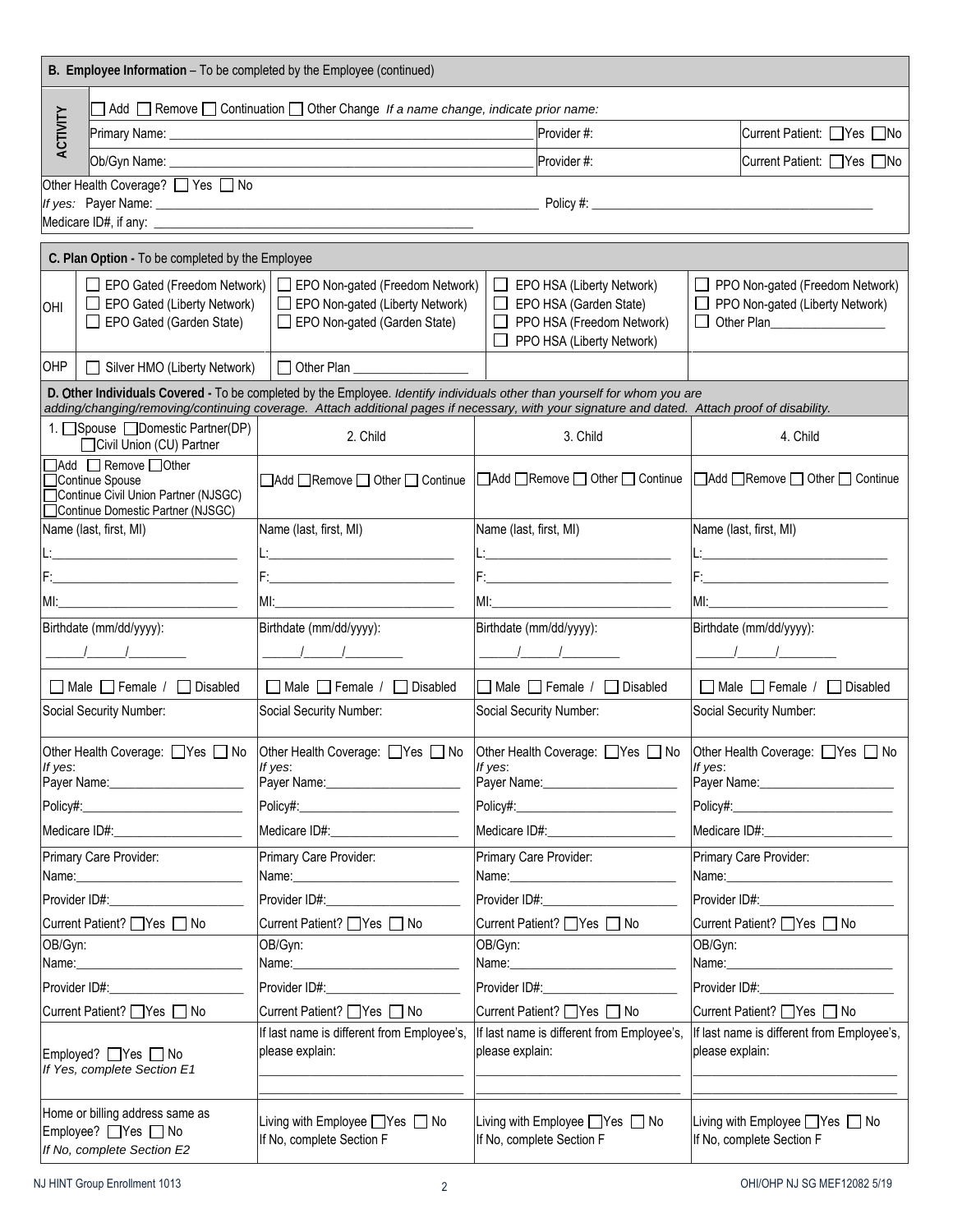| E. Additional Spouse/Civil Union Partner/Domestic Partner Information - To be completed by the Employee. If not applicable, please mark as "NA".                                                                                                                                                                                                                                                                         |                                                                                                                   |                                                                                                                                                                                                        |                                                                                                                |                                              |  |  |  |  |
|--------------------------------------------------------------------------------------------------------------------------------------------------------------------------------------------------------------------------------------------------------------------------------------------------------------------------------------------------------------------------------------------------------------------------|-------------------------------------------------------------------------------------------------------------------|--------------------------------------------------------------------------------------------------------------------------------------------------------------------------------------------------------|----------------------------------------------------------------------------------------------------------------|----------------------------------------------|--|--|--|--|
|                                                                                                                                                                                                                                                                                                                                                                                                                          |                                                                                                                   |                                                                                                                                                                                                        |                                                                                                                |                                              |  |  |  |  |
| 1.                                                                                                                                                                                                                                                                                                                                                                                                                       |                                                                                                                   |                                                                                                                                                                                                        |                                                                                                                |                                              |  |  |  |  |
|                                                                                                                                                                                                                                                                                                                                                                                                                          |                                                                                                                   | Employer Phone: Management Control of The Phone:                                                                                                                                                       |                                                                                                                |                                              |  |  |  |  |
|                                                                                                                                                                                                                                                                                                                                                                                                                          | Street/Apt: 2004                                                                                                  |                                                                                                                                                                                                        |                                                                                                                | Please explain why the address is different: |  |  |  |  |
| 2a.                                                                                                                                                                                                                                                                                                                                                                                                                      | Street/Apt: www.astronometer.com/watch?com/watch?com/watch?com/watch?com/watch?com/watch?com/watch?com/watch?com/ |                                                                                                                                                                                                        |                                                                                                                |                                              |  |  |  |  |
|                                                                                                                                                                                                                                                                                                                                                                                                                          |                                                                                                                   |                                                                                                                                                                                                        |                                                                                                                |                                              |  |  |  |  |
| F. Additional Child Information - To be completed by the Employee. Provide information below about children listed in Section D, if they have a different address<br>from the employee. If multiple children are at an address, you may list them together. Attach additional pages as necessary, signed and dated.                                                                                                      |                                                                                                                   |                                                                                                                                                                                                        |                                                                                                                |                                              |  |  |  |  |
|                                                                                                                                                                                                                                                                                                                                                                                                                          |                                                                                                                   |                                                                                                                                                                                                        |                                                                                                                |                                              |  |  |  |  |
|                                                                                                                                                                                                                                                                                                                                                                                                                          | Street/Apt: www.astronometer.com/www.astronometer.com/www.astronometer.com/www.astronometer.com/www               |                                                                                                                                                                                                        |                                                                                                                |                                              |  |  |  |  |
|                                                                                                                                                                                                                                                                                                                                                                                                                          |                                                                                                                   | Street/Apt: <b>Street/Apt: Street/Apt: Street/Apt: Street/Apt: Street/Apt: Street/Apt: Street/Apt: Street/Apt: Street/Apt: Street/Apt: Street/Apt: Street/Apt: Street/Apt: Street/Apt: Street/Apt:</b> |                                                                                                                |                                              |  |  |  |  |
|                                                                                                                                                                                                                                                                                                                                                                                                                          |                                                                                                                   | City, State, Zip Code: Call Content of the Content of the Content of the Content of the Content of the Content                                                                                         |                                                                                                                |                                              |  |  |  |  |
| Reason:                                                                                                                                                                                                                                                                                                                                                                                                                  | the control of the control of the control of the control of the control of the control of                         |                                                                                                                                                                                                        | Reason: 2008 - 2008 - 2008 - 2008 - 2008 - 2008 - 2008 - 2008 - 2008 - 2008 - 2008 - 2008 - 2008 - 2008 - 2008 |                                              |  |  |  |  |
| G. Race/Ethnicity - To be completed by the Employee, at his/her option. NOTE: your response is appreciated but NOT required!                                                                                                                                                                                                                                                                                             |                                                                                                                   |                                                                                                                                                                                                        |                                                                                                                |                                              |  |  |  |  |
| Choose a category that most closely describes you:<br>American Indian or Alaskan Native   Black, not of Hispanic origin<br>$\Box$ Hispanic<br>Asian or Pacific Islander<br>White, not of Hispanic origin                                                                                                                                                                                                                 |                                                                                                                   |                                                                                                                                                                                                        |                                                                                                                |                                              |  |  |  |  |
| H. Employee Signature                                                                                                                                                                                                                                                                                                                                                                                                    |                                                                                                                   |                                                                                                                                                                                                        |                                                                                                                |                                              |  |  |  |  |
| I represent that all the information supplied in this application is true and complete. I hereby agree to the Conditions of Enrollment set forth in this Enrollment/Change<br>Request form. I authorize deductions from my earnings for any contributions required from me.                                                                                                                                              |                                                                                                                   |                                                                                                                                                                                                        |                                                                                                                |                                              |  |  |  |  |
| Date: $\frac{1}{\sqrt{2}}$                                                                                                                                                                                                                                                                                                                                                                                               |                                                                                                                   |                                                                                                                                                                                                        |                                                                                                                |                                              |  |  |  |  |
| I. Over-Age Child's Signature                                                                                                                                                                                                                                                                                                                                                                                            |                                                                                                                   |                                                                                                                                                                                                        |                                                                                                                |                                              |  |  |  |  |
| I represent that all the information supplied in this application regarding the Dependent Under 31 Continuation Election is true and complete. I hereby agree to the<br>Conditions of Enrollment set forth in this Enrollment/Change Request form. I hereby agree to make contributions required from me for the Dependent Under 31<br>Continuation Election.                                                            |                                                                                                                   |                                                                                                                                                                                                        |                                                                                                                |                                              |  |  |  |  |
| Signature: ______                                                                                                                                                                                                                                                                                                                                                                                                        |                                                                                                                   |                                                                                                                                                                                                        |                                                                                                                |                                              |  |  |  |  |
| J. Employer Verification                                                                                                                                                                                                                                                                                                                                                                                                 |                                                                                                                   |                                                                                                                                                                                                        |                                                                                                                |                                              |  |  |  |  |
| The requested activity is believed eligible and is approved by the Employer. If termination of coverage is requested, the Employer certifies that no employee<br>contributions have been taken for any period subsequent to the requested termination date.                                                                                                                                                              |                                                                                                                   |                                                                                                                                                                                                        |                                                                                                                |                                              |  |  |  |  |
| Date: $\frac{1}{\sqrt{1-\frac{1}{2}}}\frac{1}{\sqrt{1-\frac{1}{2}}}\frac{1}{\sqrt{1-\frac{1}{2}}}\frac{1}{\sqrt{1-\frac{1}{2}}}\frac{1}{\sqrt{1-\frac{1}{2}}}\frac{1}{\sqrt{1-\frac{1}{2}}}\frac{1}{\sqrt{1-\frac{1}{2}}}\frac{1}{\sqrt{1-\frac{1}{2}}}\frac{1}{\sqrt{1-\frac{1}{2}}}\frac{1}{\sqrt{1-\frac{1}{2}}}\frac{1}{\sqrt{1-\frac{1}{2}}}\frac{1}{\sqrt{1-\frac{1}{2}}}\frac{1}{\sqrt{1-\frac{1}{2}}}\frac{1}{\$ |                                                                                                                   |                                                                                                                                                                                                        |                                                                                                                |                                              |  |  |  |  |
| Representative's Title:                                                                                                                                                                                                                                                                                                                                                                                                  |                                                                                                                   |                                                                                                                                                                                                        |                                                                                                                |                                              |  |  |  |  |